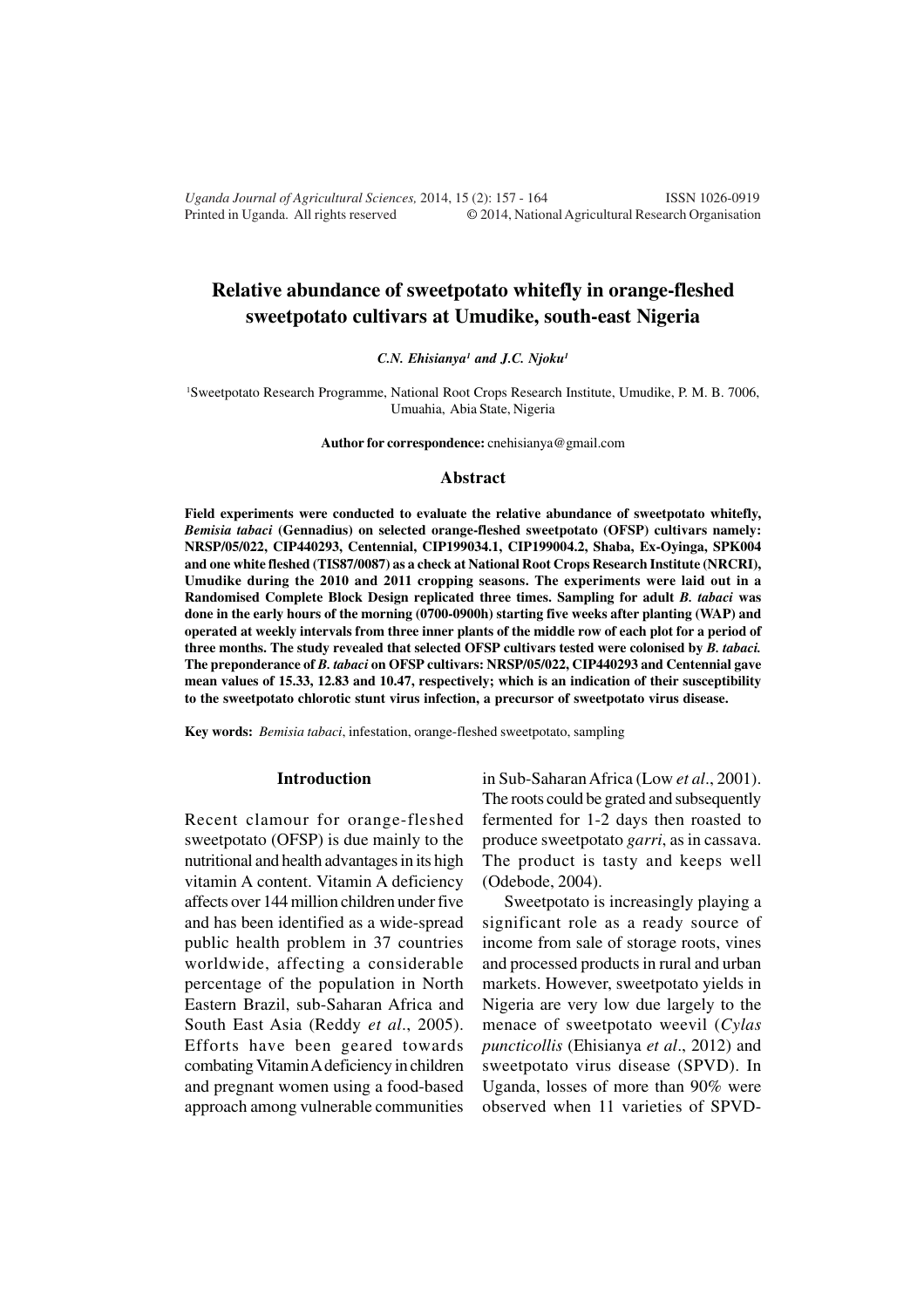affected sweetpotato cuttings were planted in farmers' fields (Aritua *et al.,* 2000). The high viral incidence in sweetpotato crops is due to the planting of infected stem cuttings (virus source) and the secondary spread of viruses by aphid and whitefly vectors.

The sweetpotato whitefly, *Bemisia tabaci* (Gennadius) is currently the most devastating pest in tropical and subtropical countries, due largely to its role in the transmission of a variety of plant viruses (Perring, 2001; Loebenstein *et al*., 2003). One of the major limiting biotic factors to increased sweetpotato productivity is sweetpotato virus disease (SPVD) (Carey *et al*., 1999) and it is reported to occur wherever sweetpotato is grown in the world (Brown *et al*., 1995). It is also a serious economic pest of agronomic, horticultural, and ornamental crops throughout warm regions of the world (Byrne *et al*., 1990; Brown*,* 1994). Losses of 20-30% due to sweetpotato virus diseases were observed in China (Gao *et al*., 2000). It has been reported as a major production constraint in Uganda (Aritua *at al*., 1999), Kenya and Tanzania (Loebenstein, 2009); and most of the introduced OFSP materials have succumbed to the viral infection. SPVD results from co-infection of sweetpotato plants with the aphid-borne *sweetpotato feathery mottle virus* (SPFMV) (Family *Potyviridae*: Genus *Potyvirus*) and the *B. tabaci*-borne sweetpotato *chlorotic stunt virus* (SPCSV) (Family *Closteroviridae*: Genus *Crinivirus*) (Schaefers and Terry, 1976; Gibson *et al*., 1998).

Tomlinson and Walkey (1967) noted that virus infection of vegetative propagated crops may have serious consequences. Unlike fungal (Bent, 1967) pathogens, viruses cannot be controlled in

infected field by chemical treatments, and meanwhile, chemical control may also seriously aggravate *B. tabaci* by reducing natural enemies (Wang *et al*., 2007). According to Moyer and Salazar (1989), virtually all sweetpotato grown from nonvirus tested materials revealed the presence of one or more viruses. More recently, Zhang *et al*. (2009) has reported the presence of SPFMV and SPCSV in CIP199004.2 genotype originating from Africa.

A number of newly introduced OFSP cultivars are being tested for release to farmers at National Root Crops Research Institute (NRCRI), Umudike; and information on their response to *B. tabaci* is not available yet. Therefore, there is need to ascertain the response of selected OFSP cultivars available to *B. tabaci* colonisation and infestation. This study was embarked upon to determine the susceptibility of the introduced OFSP cultivars to *B. tabaci*.

### **Materials and methods**

Field experiments were conducted to evaluate different elite OFSP cultivars namely: NRSP/05/022, CIP440293, Centennial, CIP199034.1, CIP199004.2, Shaba, Ex-Oyinga, SPK004 and whitefleshed TIS87/0087 (check) for *B. tabaci* infestation at NRCRI, Umudike during the 2010 and 2011 cropping seasons. The ecological factors of study location are presented in Table 1. The trial was laid out in a randomised complete block design, with the nine cultivars as treatments replicated four times. Ten vines were planted on a ridge of 3 m and space 0.3 m apart with three ridges in a plot. Weeding was at 4 weeks after planting (WAP) preceding fertiliser (NPK 15:15:15)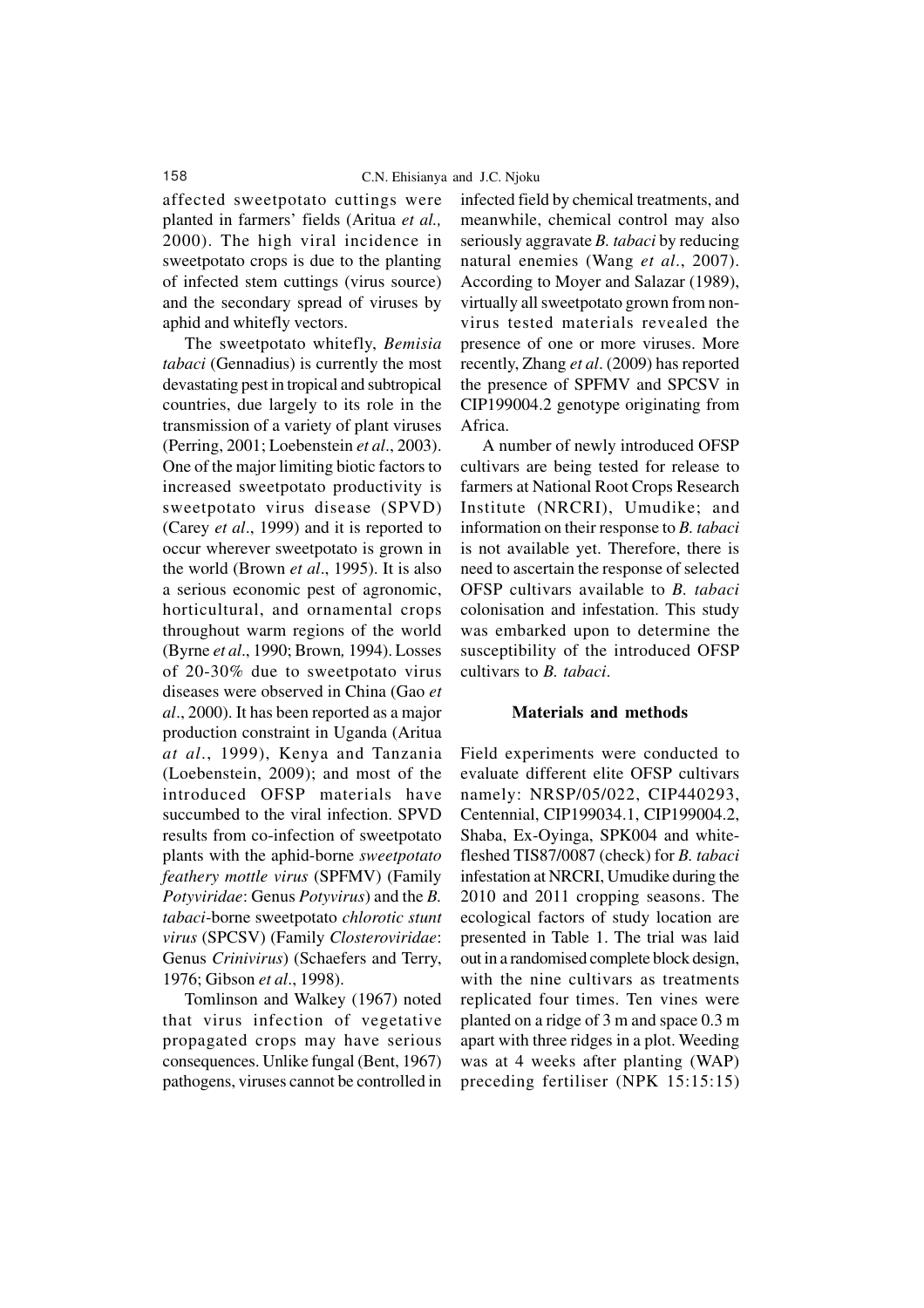| Abundance of sweetpotato whitefly in orange-fleshed sweetpotato cultivars                  | 159 |
|--------------------------------------------------------------------------------------------|-----|
| Table 1. Ecological factors and study condition of location (Umudike) in Nigeria (2010 and |     |
| 2011)                                                                                      |     |

| Ecological factor  | Year              |                   |  |
|--------------------|-------------------|-------------------|--|
|                    | 2010              | 2011              |  |
| Latitude           | $05^{\circ}29'$ N | $05^{\circ}29'$ N |  |
| Longitude          | $07^{\circ}33'E$  | $07^{\circ}33'E$  |  |
| Altitude           | 122.00m           | 122.00m           |  |
| Rainfall (Mean)    | $132.12$ mm       | 170.37mm          |  |
| Temperature (Mean) | $26.68^{\circ}C$  | $26.50^{\circ}$ C |  |
| Humidity (Mean)    | 75.04%            | 81.33%            |  |
| Soil               | Sandy loam        | Sandy loam        |  |

Source: Meteorological unit, NRCRI, Umudike, 2011

application at the rate of 400 kg/ha by ring placement method and rouging at 8 and 10 WAP.

Visual count of *B. tabaci* commenced at one month after planting (MAP) and operated at weekly intervals from three inner plants of the middle row of each plot for a period of three months. In each population assessment, whiteflies were counted between 0700 and 0900 hr when the insects are relatively inactive on the first fully expanded leaves starting from the apex. Each leave was carefully turned to expose the lower surface and all adults were counted and recorded.

The number of adult *B. tabaci* counted weekly were transformed to square root values before subjecting to two-way analysis of variance using SAS and significant means were separated using Student-Newman-Keuls' (SNK) Test at 5% probability.

### **Results**

The pooled mean number of adult *B. tabaci* counted on selected OFSP cultivars in 2010 and 2011 is shown in Figure 1. Irrespective of periods of sampling, significantly ( $P \le 0.05$ ) higher population of *B. tabaci* was counted on the OFSP cultivars in 2011 than in 2010, except Shaba, Ex-Oyunga and CIP199003.1. The check was, however, significantly higher than OFSP cultivars, except NRSP/05/022 and Shaba. In 2011, NRSP/05/022 and CIP440293 were not significantly (P>0.05) different from the check.

Mean number of *B. tabaci* at different times on the OFSP cultivars in 2010 and 2011 is shown in Table 2. CIP199003.1 had the least number of adult *B. tabaci* at weeks 2, 3, 4 and 5 when compare with the other, and was significantly lower than TIS87/0087. NRSP/05/022, CIP440293 and Centennial gave mean values of 15.33, 12.83 and 10.47, respectively, but was not significantly different from the check. TIS87/0087 and NRSP/05/022 showed consistently higher population of *B. tabaci* throughout the study period. Table 3 shows the weekly population of *B. tabaci* at different times on selected OFSP cultivars sampled in 2010 and 2011. Irrespective of cultivar tested, there was no significant difference in the population of adult *B. tabaci* on OFSP leaves, except in weeks 1, 6, 8, 9 and 10.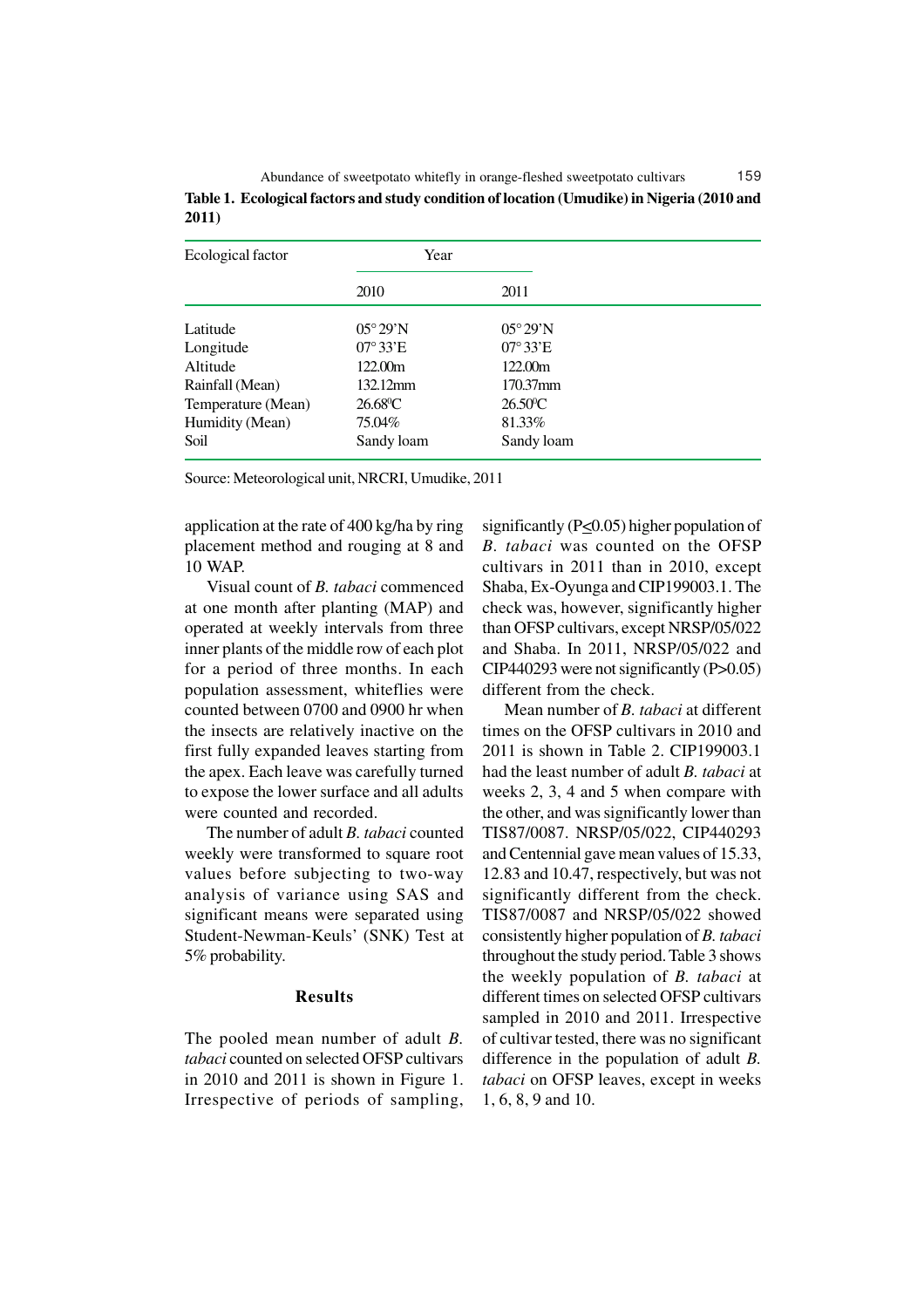



**Figure 1. Pooled mean number of** *B. tabaci* **on selected OFSP cultivars.**

### **Discussion**

The results of this study revealed that the OFSP cultivars tested were colonised and consequently were susceptible to *B. tabaci* infestation. The high population of adult *B. tabaci* on OFSP cv. NRSP/05/ 022, CIP440293 and Centennial predisposes them to SPCSV. Sweetpotato chlorotic stunt virus synergises the infection of SPFMV (Karyeija *et al.,* 1998) and appears to be the key in the spread of SPVD, being closely associated with the prevalence of *B. tabaci* on crops (Aritua *et al.,* 1999a). Also, the rarity of the aphids in fields and apparent absence of SPFMV in symptomless plants result in SPCSV being the limiting factor in the

incidence of SPVD and may explain how the spread of SPVD has largely been associated with the abundance of *B. tabci*. In controlled experiments, SPFMVinfection alone did not reduce yield compared to virus-free control, while the complex infection with SPCSV reduced yield by 50% or more (Gutierrez *et al*., 2003). Cassava and sweetpotato are cultivated under similar environmental requirements and can both be infested by *B. tabaci*. It is significant that evidence suggests that these are distinct biotypes that do not cross colonise (Legg, 1996) as the polyphagous biotype B does not appear to feed on cassava plant. Similarly, studies by Basu (1995) and, Palaniswami and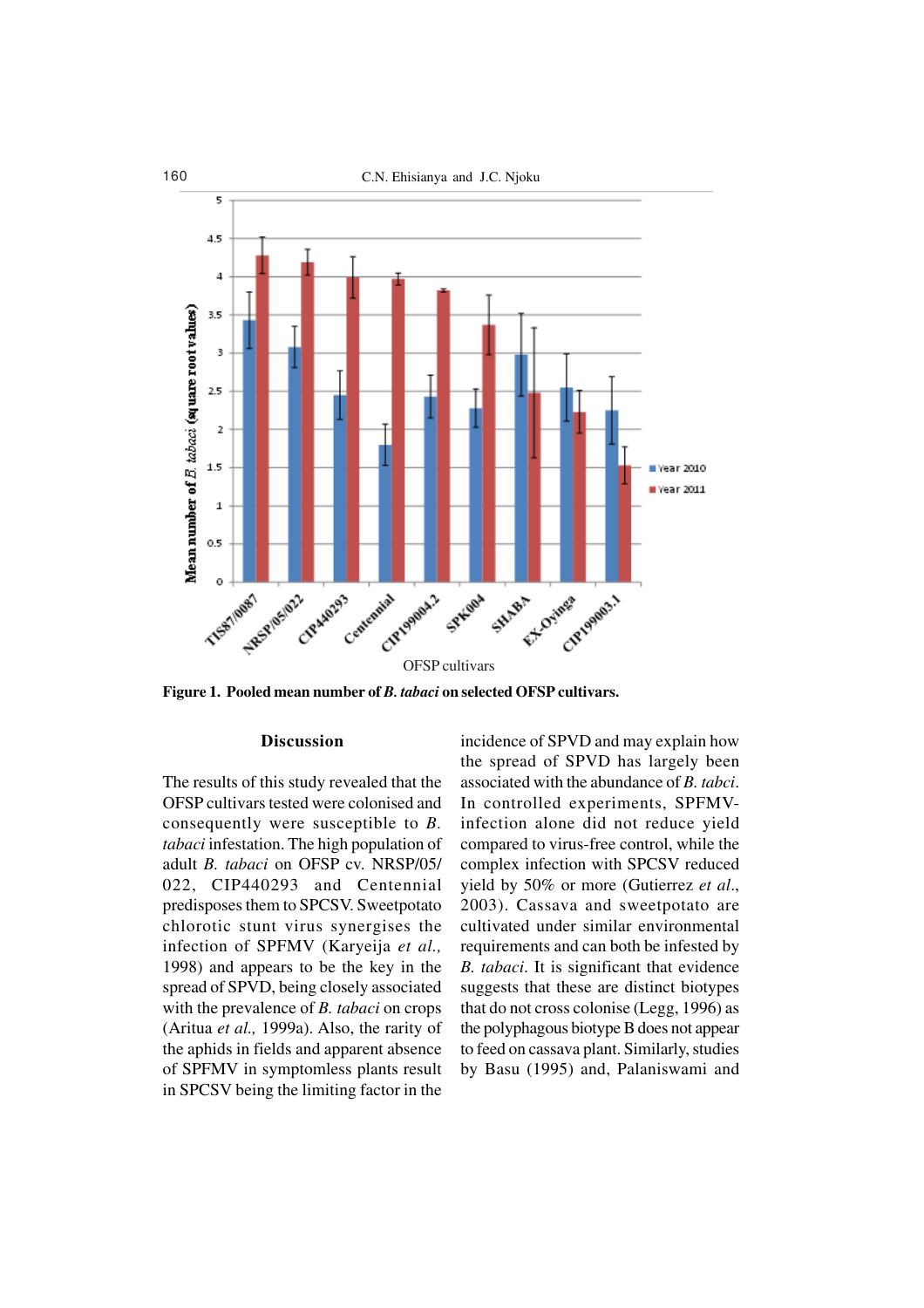| Sweetpotato       | Sampling intervals (weeks)  |                             |                             |                             |                             |                            |                            |                           | Mean                       |                           |                              |
|-------------------|-----------------------------|-----------------------------|-----------------------------|-----------------------------|-----------------------------|----------------------------|----------------------------|---------------------------|----------------------------|---------------------------|------------------------------|
| cultivars         |                             | 2                           |                             | 4                           |                             | 6                          |                            | 8                         | $\mathbf Q$                | 10                        |                              |
| TIS87/0087        | $32.50(5.59)$ <sup>a</sup>  | $23.17(4.62)$ <sup>a</sup>  | $17.67(3.95)$ <sup>a</sup>  | $21.83(4.58)$ <sup>a</sup>  | $25.50(4.97)$ <sup>a</sup>  | $16.83(3.81)$ <sup>a</sup> | $12.50(3.48)$ <sup>a</sup> | $5.83(2.78)$ <sup>a</sup> | $12.00(3.22)$ <sup>a</sup> | $6.00(2.18)$ <sup>a</sup> | $17.38(3.78)^a$              |
| NRSP/05/022       | $31.33(5.36)$ <sup>a</sup>  | $16.00(3.930)$ <sup>a</sup> | $17.00(4.06)$ <sup>a</sup>  | $21.00(4.47)$ <sup>a</sup>  | $17.67(4.14)$ <sup>ab</sup> | $13.17(3.58)$ <sup>a</sup> | $14.67(3.61)$ <sup>a</sup> | $9.17(2.17)$ <sup>a</sup> | $8.33(2.62)$ <sup>a</sup>  | $5.50(1.82)$ <sup>a</sup> | $15.33(3.56)$ <sup>ab</sup>  |
| CIP440293         | $28.00(4.82)$ <sup>a</sup>  | $10.33(3.07)$ <sup>ab</sup> | $14.17(3.56)$ <sup>ab</sup> | $7.83(2.750)$ <sup>ab</sup> | $15.67(3.76)$ <sup>ab</sup> | $11.83(3.32)$ <sup>a</sup> | $11.17(3.16)$ <sup>a</sup> | $8.50(1.73)$ <sup>a</sup> | $12.00(3.11)$ <sup>a</sup> | $4.33(1.92)$ <sup>a</sup> | $12.28(3.16)$ <sup>abc</sup> |
| <b>CENTENNIAL</b> | $21.00(3.85)$ <sup>ab</sup> | $7.50(2.09)$ <sup>ab</sup>  | $12.17(3.24)$ <sup>ab</sup> | $9.83(2.98)$ <sup>ab</sup>  | $9.83(2.92)$ <sup>ab</sup>  | $10.50(2.9)$ <sup>a</sup>  | $9.17(2.93)$ <sup>a</sup>  | $7.83(2.7)$ <sup>a</sup>  | $10.33(2.61)$ <sup>a</sup> | $6.50(2.01)$ <sup>a</sup> | $10.47(2.80)$ abc $\circ$    |
| CIP199004.2       | $16.50(3.81)$ <sup>ab</sup> | $8.83(2.76)$ <sup>ab</sup>  | $11.50(3.00)$ <sup>ab</sup> | $13.83(3.61)$ <sup>ab</sup> | $13.50(3.61)$ <sup>ab</sup> | $8.00(2.75)$ <sup>a</sup>  | $11.50(3.35)$ <sup>a</sup> | $9.50(2.94)$ <sup>a</sup> | $12.83(3.30)$ <sup>a</sup> | $6.00(2.12)$ <sup>a</sup> | $11.20(3.04)$ <sup>abc</sup> |
| <b>SPK004</b>     | $14.17(3.51)$ <sup>ab</sup> | $9.00(2.96)$ <sup>ab</sup>  | $7.83(2.69)$ <sup>ab</sup>  | $9.67(2.97)$ <sup>ab</sup>  | $10.67(3.15)$ <sup>ab</sup> | $10.17(3.00)$ <sup>a</sup> | $9.00(2.79)$ <sup>a</sup>  | $9.17(2.71)$ <sup>a</sup> | $8.50(2.50)$ <sup>a</sup>  | $4.50(1.71)$ <sup>a</sup> | $9.27(2.76)^{abc}$           |
| <b>SHABA</b>      | $14.83(3.28)$ <sup>ab</sup> | $8.83(2.58)$ <sup>ab</sup>  | $9.50(2.74)$ <sup>ab</sup>  | $16.17(3.49)$ <sup>ab</sup> | $14.67(3.67)$ <sup>ab</sup> | $8.83(2.73)$ <sup>a</sup>  | $9.83(2.82)$ <sup>a</sup>  | $4.33(1.79)$ <sup>a</sup> | $7.00(2.50)$ <sup>a</sup>  | $4.00(1.75)$ <sup>a</sup> | $9.80(2.68)$ <sup>abc</sup>  |
| <b>EX-OYUNGA</b>  | $9.67(2.88)$ <sup>ab</sup>  | $9.17(2.9)$ <sup>ab</sup>   | $6.33(2.39)$ <sup>ab</sup>  | $8.50(2.78)$ <sup>ab</sup>  | $7.83(2.47)$ <sup>b</sup>   | $6.67(2.46)$ <sup>a</sup>  | $10.67(2.94)$ <sup>a</sup> | $2.50(1.37)$ <sup>a</sup> | $8.17(2.42)$ <sup>a</sup>  | $3.33(1.28)$ <sup>a</sup> | $7.29(2.34)$ bc              |
| CIP199003.1       | $2.17(1.11)$ <sup>b</sup>   | $3.33(1.40)$ <sup>b</sup>   | $3.67(1.51)^{b}$            | $7.17(2.12)^{b}$            | $5.83(1.90)^{b}$            | $6.67(2.54)$ <sup>a</sup>  | $9.33(3.00)$ <sup>a</sup>  | $3.67(1.54)$ <sup>a</sup> | $8.00(2.24)$ <sup>a</sup>  | $2.33(1.48)$ <sup>a</sup> | $5.22(1.86)^c$               |
| Prob.(0.05)       | 0.0016                      | 0.026                       | 0.0391                      | 0.0192                      | 0.052                       | 0.2487                     | 0.9036                     | 0.012                     | 0.2647                     | 0.8156                    | 0.0012                       |

**Table 2. Mean number of** *Bemisia tabaci* **at different times on selected orange-fleshed sweetpotato cultivars at Umudike in Nigeria (June to October, 2010 and 2011)**

Means within a column followed by the same letter do not differ significantly from each other (P > 0.05; SAS, PROC GLM, SNK), while figure in parenthesis are square root values

| Year           | Sampling intervals (weeks) |                   |                   |                   |                 |                   |                   |                   |                   |                  |
|----------------|----------------------------|-------------------|-------------------|-------------------|-----------------|-------------------|-------------------|-------------------|-------------------|------------------|
|                |                            |                   |                   | 4                 |                 | 6                 |                   |                   |                   | 10               |
| 2011           | $25.63(4.42)^a$            | $11.19(3.11)^{a}$ | $11.89(3.10)^a$   | $11.11(3.04)^{a}$ | $13.70(3.33)^a$ | $14.11(3.56)^{a}$ | $11.82(3.23)^{a}$ | $10.15(2.95)^{a}$ | $16.07(3.92)^{a}$ | $7.56(1.56)^{a}$ |
| 2010           | $12.19(3.18)^{b}$          | $10.19(2.92)^{a}$ | $10.30(2.93)^{a}$ | $14.63(3.58)^a$   | $13.22(3.46)^a$ | $6.48(2.45)^{b}$  | $9.82(3.01)^a$    | $3.30(1.65)^{b}$  | $3.30(1.58)^{b}$  | $1.89(0.79)^{b}$ |
| Prob. $(0.05)$ | 0.0018                     | 0.6145            | 0.457             | 0.1293            | 0.8304          | 0.0002            | 0.2825            | 0.0001            | 0.0001            | 0.0001           |

|  |  | Table 3. Weekly number of <i>Bemisia tabaci</i> at different times on selected orange-fleshed cultivars at Umudike in Nigeria (2010 and 2011) |  |  |  |  |  |  |  |
|--|--|-----------------------------------------------------------------------------------------------------------------------------------------------|--|--|--|--|--|--|--|
|--|--|-----------------------------------------------------------------------------------------------------------------------------------------------|--|--|--|--|--|--|--|

Means within a column followed by the same letter do not differ significantly from each other (P > 0.05; SAS, PROC GLM, SNK), while figure in parenthesis are square root values

 $191$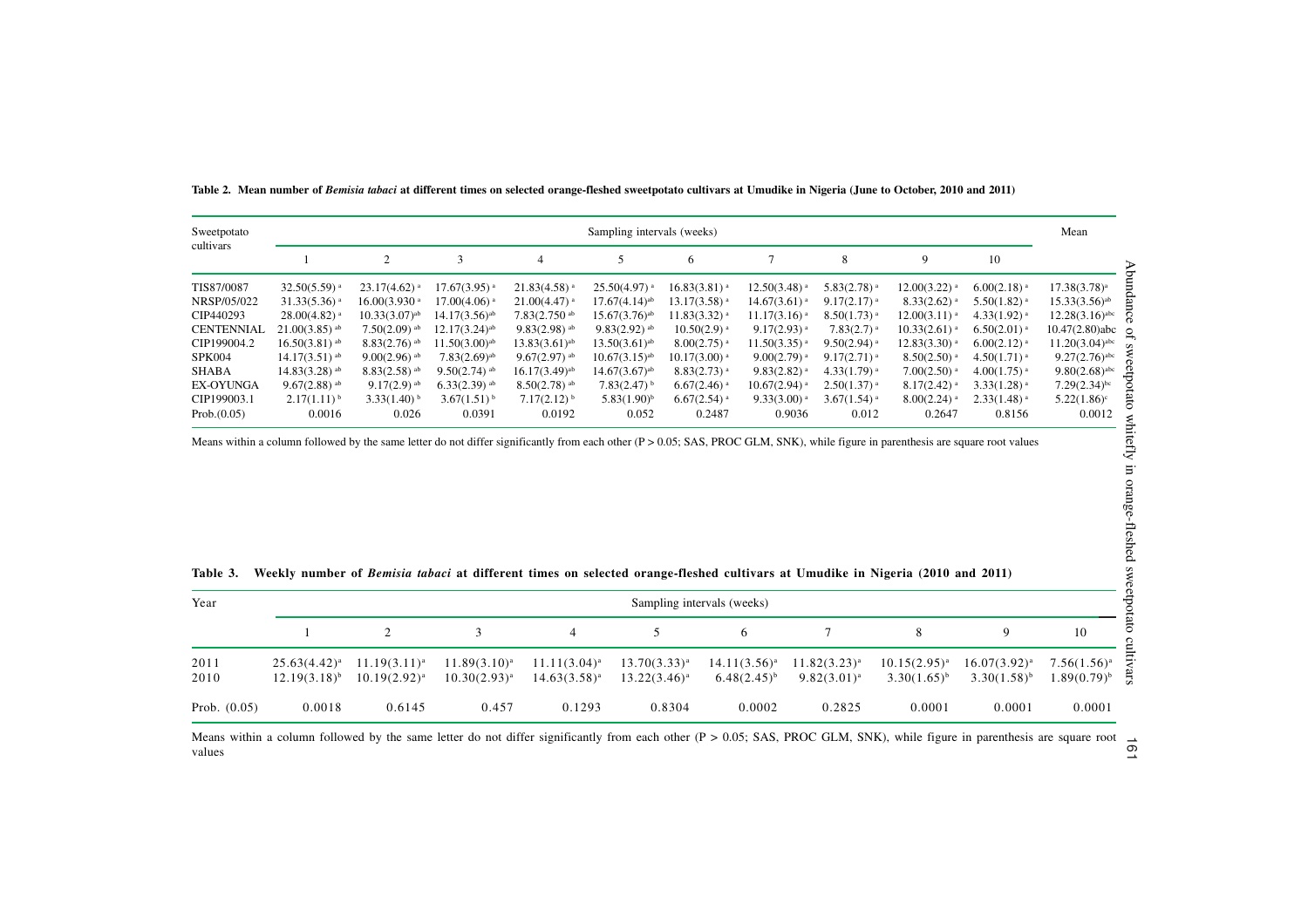Nair (1995) in India indicated the presence of host-associated strains in *B. tabaci*.

Although, trichome configuration of the cultivars were not assessed in this study, the preference for cv. NRSP/05/022 over other OFSP cultivars with respect to the higher number of *B. tabaci* on the leaves could be due to differences in physical and chemical characteristics (trichome) of the leaves of this cultivar. In general, hairy plant species have been found to be preferred over globrous ones up to a certain level when hairiness begins to interfere with feeding and attachment of eggs to the leaf epidermis. In their study, Butler and Henneberry (1984), reported that *B. tabaci* showed higher preference for hairy-leaf varieties of cotton to globrous ones. McAuslane (1996) also reported a positive correlation between hairiness and oviposition of *B. tabaci* on soybean. In the present study, *B. tabaci* preferred sweetpotato cultivars which have trichomes covering the leaf surface.

## **Conclusion**

Orange-fleshed sweetpotato (OFSP) cultivars in fields of NRCRI, Umudike, Nigeria revealed colonisation by *B. tabaci,* indicating their susceptibility to sweetpotato chlorotic stunt virus (SPCSV) which predisposes them to SPVD. It is evident from this study that *B. tabaci* poses a serious threat to the crop. Steps must therefore, be taken to protect OFSPs. Breeding of OFSP cultivars with globrous leaves should be encouraged to deter oviposition, population buildup and thus abate the transmission of SPCSV.

#### **Acknowledgement**

The authors gratefully acknowledge Mrs. A. Obisike of Sweetpotato Research Programme, National Root Crops Research Institute, Umudike, Nigeria, for her assistance with data collection.

#### **References**

- Aritua, V., Legg, J.P., Smit, N.E.J.M. and Gibson, R.W. 1999. Effect of local inoculums onthe spread of sweetpotato virus disease: Widespread cultivation of resistant sweetpotato cultivars limits infection of susceptible cultivars. *Plant Pathology* 48:665-671.
- Aritua, V., Mwanga, R.O.M., Legg, J.P., Ndunguru, J., Kamau, J.W., Vetten, H.J. and Gibson, R.W. 2000. Status of sweetpotato virus disease in East Africa: A 1999 update on incidence. pp. 393-398. In: Proceedings of the 5<sup>th</sup> Triennial Conference of the African Potato Association. Adipala, E., Nampala, P. and Osiru, M. (Eds.), 29 May–2 June 2000. Kampala, Uganda.
- Basu, A.N. 1995. *Bemisia tabaci* (Gennadius) crop pest and principal whitefly vector of plant viruses. Westview press, New Delhi, India.183pp.
- Bent, K.J. 1967. Fungicides in perspectives. *Endeavour* 27: 129-134
- Brown, J.K. 1994. Current status of *Bemisia tabaci* as a plant pest and virus vector in agroecosystems worldwide. *FAO Plant Protection Bulletin* 42:3-32.
- Brown, J.K., Frohlich, D.R. and Rosell, R.C. 1995. The sweetpotato or silverleaf whiteflies, biotypes of *Bemisia tabaci* or a species complex. *Annual Review of Entomology* 40: 511-634.
- Butler, G.D., Jr., Henneberry, T.J. 1984. *Bemisia tabaci*: Effect of cotton leaf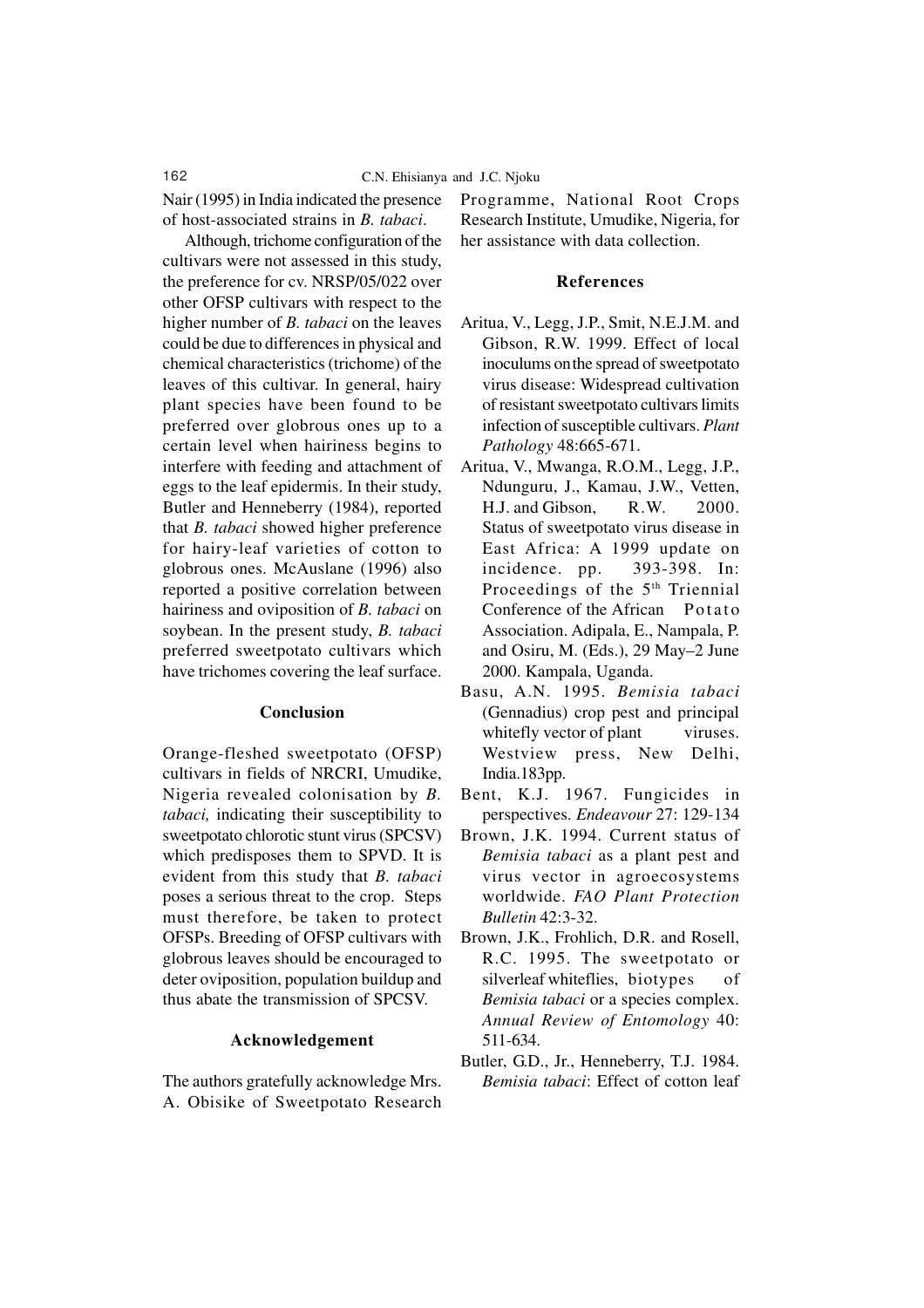pubescence on abundance. *The South western Entomologist* 9:91-94.

- Byrne, D.N., Bellows, T.S Jr. and Parrella, M.P. 1990. Whiteflies in agricultural systems. pp. 227-261. In: Gerling, D. (Ed.), Whiteflies: Their bionomics, pest status and management. Intercept Ltd. Andover, Hants, UK.
- Carey, E.E., Gibson, R.W., Fuentes, S., Machmud, M., Mwanga, R.O.M., Turyamureeba, G., Zhang, L., Ma, D., Abo El-Abbas, F., El Bedewy, R. and Salazar, L. 1999. The causes and control of virus diseases of sweetpotato in developing countries: Is sweetpotato virus disease the main problem, Impact on a changing world. International Potato Centre Report for 1997-98*.* pp. 241-248.
- Ehisianya, C.N., Afuape, S.O. and Echendu, T.N.C. 2012. Varietal response of selected orange-fleshed sweetpotato cultivars to yield and the sweetpotato weevil, *Cylas puncticollis* Boheman (Coleoptera: Brentidae) at Umudike, Abia State, Nigeria. *International Journal of Agricultural Sciences* 2(9):251-255.
- Gao, F., Gong, Y. F. and Zhang, P. B. 2000. Production and employment of virusfree sweetpotato in China. *Crop Prot*ection 19:105-111.
- Gibson, R.W., Mpembe, I., Alacai, T., Carey, E.E., Mwanga, R.O.M., Seal, S.E. and Vetten, H.F. 1998. Symptoms, aetiology and serological analysis of sweetpotato virus disease in Uganda. *Plant Pathology* 47:95-102
- Gutierrez, D.L., Fuentes, S. and Salazar, L.F. 2003. Sweetpotato virus disease (SPVD): Distribution, incidence, and effect on sweetpotato yield in Peru. *Plant Diseases* 87: 297-302.
- Karyeija, R.F., Gibson, R.W. and Valkonen, J.P.T. 1998. The

significance of sweetpotato feathery mottle virus in subsistence sweetpotato production in Africa. *Plant Diseases* 82:4-15.

- Legg, J.P. 1996. Host-associated strains within Ugandan populations of the whitefly *Bemisia tabaci* (Genn.), (Hom., Aleyrodidae). *Journal of Applied Entomology* 120:523-527.
- Loebenstein, G., Fuentes, S., Cohen, J. and Salazar, L.F. 2003. Sweetpotato. pp. 223-248. In: Loebenstein, G. and Thottappilly, G. (Eds.). Virus and Viruslike Diseases of Major Crops in Developing Countries. Kluwer Academic Publishers, Dordrecht, Netherlands.
- Loebenstein, G. 2009. Origin, distribution and economic importance. pp. 9-12. In: Loebenstein, G. and Thottappilly, G. (Eds.). The sweetpotato, Springer Science and Business Media B. V.
- Low, J., Walker T. and Hikmans R. 2001. The potential impact of orange-fleshed sweetpotato on vitamin A intake in Sub-Saharan Africa. Paper presented at a regional workshop on food-based approaches to Human Nutritional Deficiencies. 9-11 May, 2001.
- McAuslane, H.J. 1996. Influence of leaf pubescence on ovipositional preference of *Bemisia argentifolli* (Homoptera: Aleyrodidae) on soyabean.*Environmental Entomology* 25:834-841.
- Moyer, J.O.M. and Salazar, L.F. 1989. Viruses and virus-like diseases of sweetpotato. *Plant Dsieases* 13: 451-455.
- Odebode, S.O. 2004. Acceptability of sweetpotato garri and its potentials for enhanced food security and economic empowerment of rural women in south western Nigeria. *Nigeria Journal of Rural Sociology* 2:104-112.